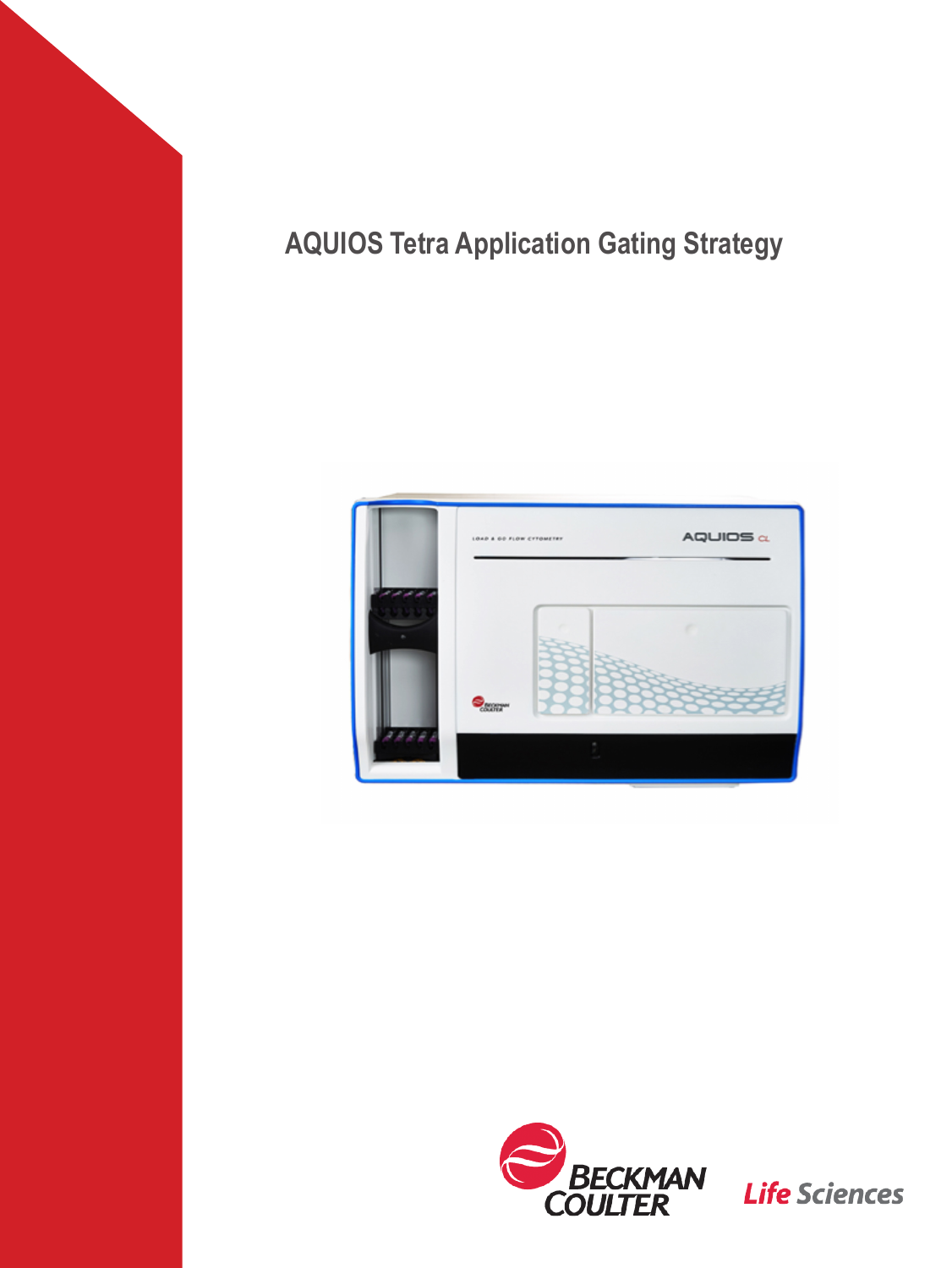## **AQUIOS Tetra Application Gating Strategy**

#### **CHALLENGES TO LYMPHOCYTE GATING**

The AQUIOS CL flow cytometer is intended for use as a Single Platform Technology (SPT) for lymphocyte subset analysis and enumeration. SPT is a process in which absolute counts and percentages of lymphocyte subsets are measured from a single tube by a single instrument.(1,2) Recent advances made in SPT enable the AQUIOS CL flow cytometer to address challenges created by lymphocyte gating and data analysis. Many clinical laboratories are turning to SPT for their high daily volume T, B, and NK cell analysis needs since it enables consistent, quick, and simple analysis for routine samples.

To analyze, quantitate, and measure the different lymphocytes, the flow cytometer uses a data analysis method that can identify different kinds of cells. This process is called "gating". A flow cytometry data analysis gate is a region drawn around a cell population of interest and is used to "isolate" those cells from a mixture of cells.

Simply put, gates are essentially electronic filters. Gating is a process in which different types of electronic filters with different specificities are applied to flow cytometry data. Thus, a gating process makes it possible to analyze cell subsets of interest from a mixture of cells. This computational process eliminates the need to physically sort cells for further analysis. The operator chooses the specificity of a gate to apply to a mixture of cells, based on the characteristics of the cell morphology, fluorescence of the cell surface, fluorescence of the intracellular markers, or a combination of these **traits** 

However, biological variations, sample preparation methods, selection of the fluorescent antibody combination, and instrument variability are some of the many factors that pose a challenge to accurately gating lymphocytes.(3, 4) In addition, purity and recovery are important in the calculation of percentages and absolute counts of subsets. Thus, to get absolute counts and calculate the percentage of different cells in lymphocyte subset analysis, the instrument needs to be accurate in establishing the lymphocyte gate.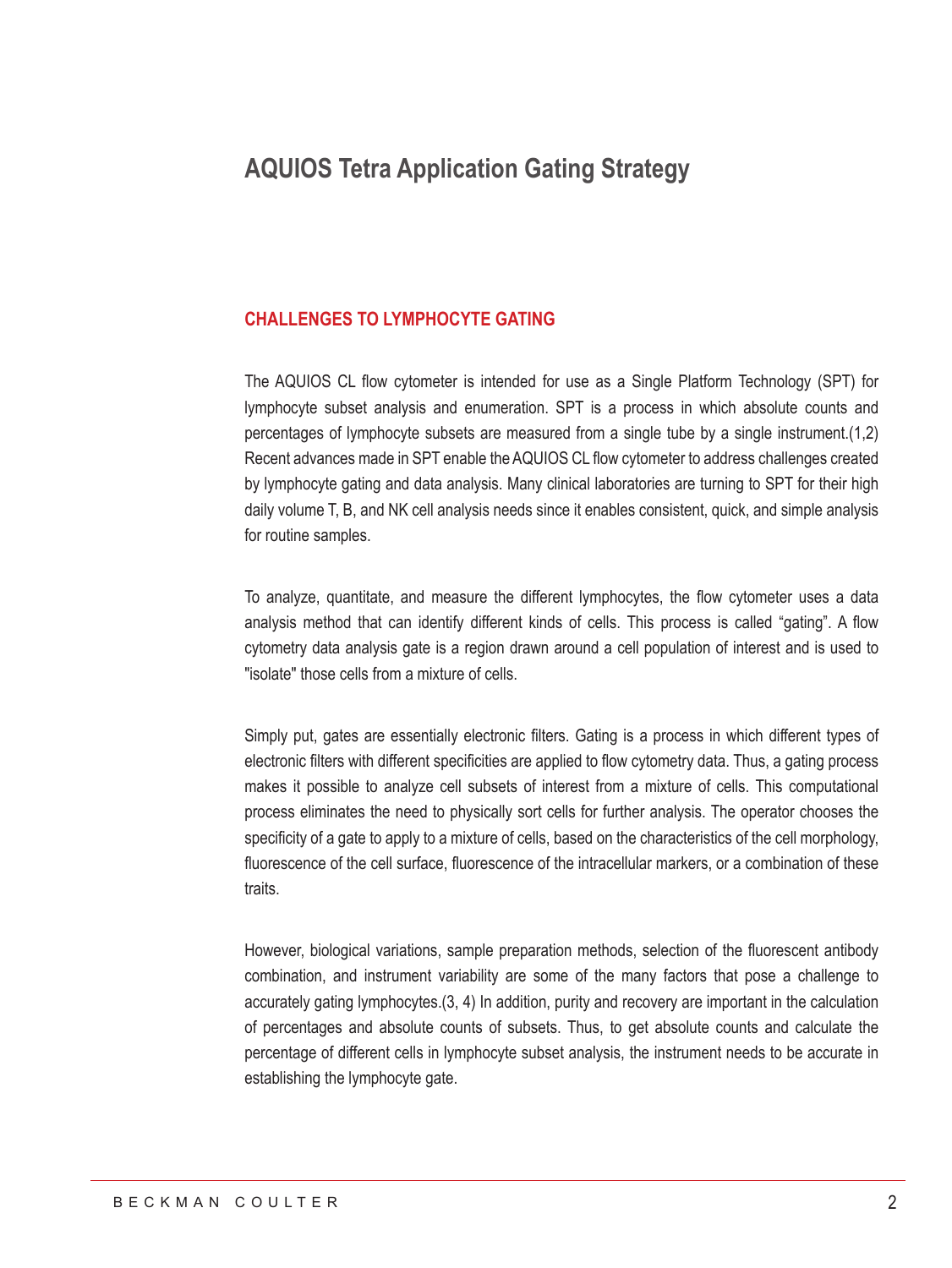Several parameters are used to establish gates. The two most common gating parameters are both light scatter parameters Side Scatter (SS) and Forward Scatter (FS). SS is a relative measure of the granularity of the cell. FS is a relative measure of the size of the cell. These two light scatter parameters are frequently used to create gates since they are only dependent on the morphology of the cells and not dependent on any fluorescent staining. Gates using FS and SS are typically created from a single parameter histogram (FS) or from a dual parameter dot plot (FS vs. SS). See Figure 1 for an example of a dual parameter dot plot (FS vs. SS).

*Figure 1 - FS vs. SS Dot Plot*



The gating parameters are used, either manually or through software methods using complex algorithms, in diagnostic laboratories. In traditional flow cytometry, lymphocyte subset analysis can either be done through automatic gating algorithms or through manual gating by the operator using acquisition software to implement their observations. However, manual gating is subjective, time consuming, and prone to the introduction of errors since a gating scheme must address accuracy, recovery, and purity of the analyzed subset of cells while the operator must assess several parameters on the display screen. In the AQUIOS CL flow cytometer, the automatic gating algorithms aid the operators to meet these challenges while generating accurate and consistent test results.

In addition to manual gating, a variety of factors can affect gating. Some of these factors may do so before the sample is loaded on the flow cytometer. Gating can be influenced by the selection of monoclonal antibody reagents, fluorochrome selection, reagent quality control, compensation, and instrument quality control as well as the parameters selected for analysis and the post data processing gating strategy.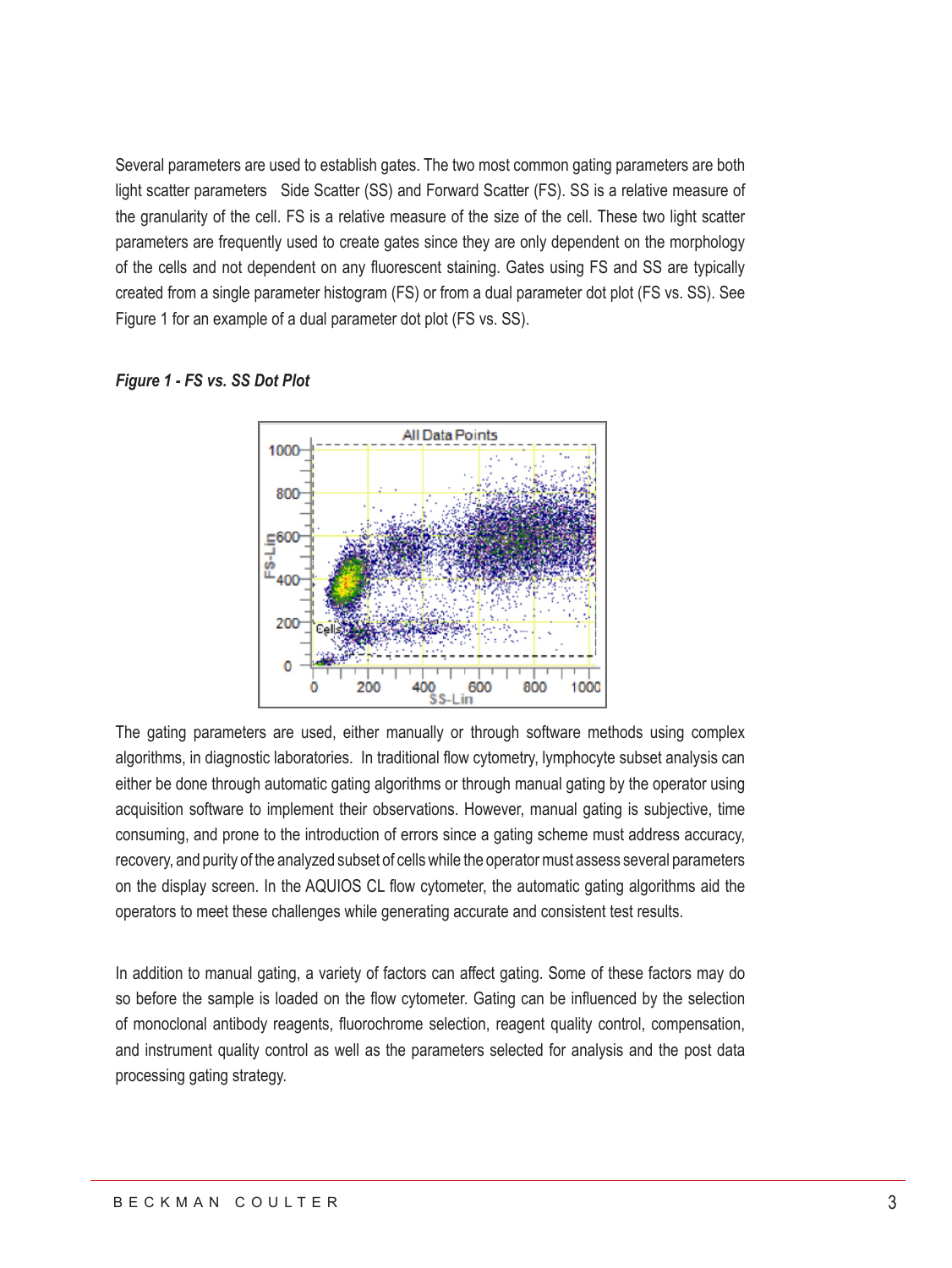Beckman Coulter recognizes these issues and, in order to enhance and simplify analysis of heterogeneous cell populations, these instruments have been standardized and calibrated, reagents have been optimized, and reagent quality control provides proof that the instrument is properly setup for producing accurate results. The AQUIOS CL flow cytometer makes gating decisions simpler by minimizing human error through a combination of defined monoclonal reagent antibody panels with standardized analysis protocols and intelligent gating algorithms. The AQUIOS CL flow cytometer data and algorithms, therefore, contribute to producing accurate results for the immunologic assessment of patients having or suspected of having immune deficiency.

#### **AQUIOS TETRA TESTS**

The AQUIOS CL flow cytometer is designed to run pre defined and well-characterized tests. Beckman Coulter's AQUIOS Tetra system tests for simultaneous identification and enumeration of T, B, and NK lymphocytes in whole blood are proven for reliability and precision and complement the AQUIOS CL system.

AQUIOS Tetra tests are based on the ability of monoclonal antibodies to bind to the surface of cells expressing discrete, or a combination of discrete, antigenic determinants.

The AQUIOS Tetra-1 Panel CD45-FITC/CD4-RD1/CD8-ECD/CD3-PC5 and AQUIOS Tetra-2+ Panel CD45-FITC/(CD56+CD16)-RD1/CD19-ECD/CD3-PC5 monoclonal antibody reagents are each a combination of four or five murine monoclonal antibodies respectively, conjugated to the specified fluorochrome and specific to the cell surface antigen. The AQUIOS Tetra-1 Panel and Tetra-2+ Panel can be run individually or together in sequence by using the AQUIOS Tetra Combo test definition.

Specific staining of leukocytes is accomplished by incubating whole blood with the monoclonal antibody reagent. The red blood cells (RBCs) are then removed by lysis and the remaining leukocytes are analyzed by flow cytometry.

#### **ACCURATE LYMPHOCYTE COUNTS – PURITY AND RECOVERY**

Purity and recovery in flow cytometry always present as a tradeoff in gating. It is necessary for the operator to choose the appropriate balance between purity and recovery.

In the clinical management of immune deficiency diseases, accurately counting the absolute cell numbers of leukocyte subsets and measuring the percentage of individual subtypes in blood is critical. The purity of lymphocyte gates influence the accuracy of absolute counts. Lymphocytes can be identified and separated from other leukocytes by gating on a Forward Scatter (FS) /Side Scatter (SS) dot plot. However, the traditional light scatter morphology gate is unreliable for samples with a high number of non-lymphocyte leukocytes.(5)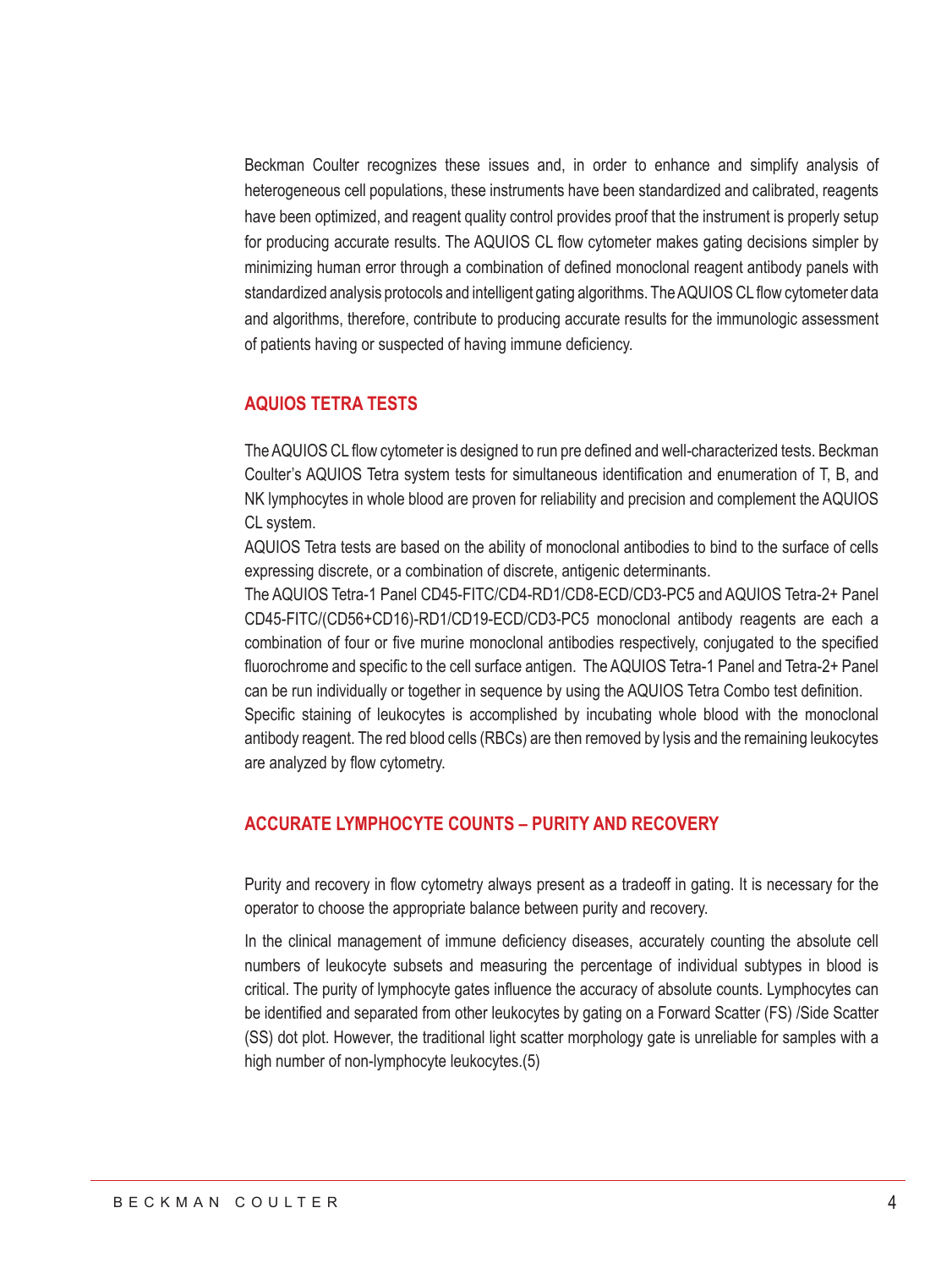Lymphocyte gate purity and recovery can be greatly enhanced by gating on bright CD45 (pan leukocyte marker) fluorescence and the relative low SS of lymphocytes. This gating method, when used in combination with FS/SS, is now widely accepted and used ensures >95% lymphocyte gate purity and recovery.(6)

In some instances, the CD45/SS gating method is not enough to capture the lymphocytes that escape the traditional lymphocyte light scatter gate due to reduced light scatter. Biological variations, sample preparation methods, reagents, and fluorochromes are some of the factors contributing to the diminished light scatter characteristics of lymphocytes. To increase the accuracy of the lymphocyte gate, Beckman Coulter employs a parameter called Electronic Volume (EV) as a measure of relative cell volume. The AQUIOS CL flow cytometer incorporates this parameter to gate lymphocytes using Electronic Volume versus Side Scatter in a dual parameter gate. This additional gating element, added to the repertoire of lymphocyte subset analysis gating strategy, improves the purity and recovery of total lymphocytes in a way that balances purity and accuracy with speed.

#### **How it's Done on the AQUIOS CL Flow Cytometer**

The AQUIOS CL flow cytometer is designed to balance both purity and recovery through crosschecks of the T, B, and NK cells. Some cells' properties are altered during the sample preparation process resulting in different FS or SS profiles than usual.(5) This can cause certain sub-populations to end up in a different location of the dot plots than would be expected. Therefore, these cells, often referred to as "escapees,"(7, 8) are missed by conventional gating and can lead to skewed results.

On a typical flow cytometer, all of the lymphocytes are first identified, then broken down into four main groups: T-cells, B-cells, NK-cells, and other cells. The problem with this approach is if the initial definition of lymphocytes is incorrect, the breakdown is also incorrect. Therefore, properly gating the lymph region in the CD45/SS graph is critical to the accuracy of results. Minor errors in placement can result in a significant impact on results.

The AQUIOS CL flow cytometer approaches gating from the bottom up. The cytometer builds the lymphocytes from the four main groups to minimize the impact of inaccurate gating of the lymph region in the CD45/SS graph. It is critical that the boundary between the lymphocytes and monocytes is placed correctly. If gated too tightly, good lymphocyte purity is achieved, but recovery will be impacted. If gated too loosely, good recovery is achieved, but it will result in poor lymphocyte purity. To strike an optimum balance between purity and recovery, the AQUIOS CL system allows for loose lymphocyte definition to maximize recovery and creates a tight lymphocyte definition to help maximize purity. The system uses additional lymphocyte specific markers (CD3 and CD19) in combination with a loose gate definition to identify sub-sets. Conversely, the system tightens the gate definition for NK cells and other cells that have a higher risk of being contaminated with the introduction of monocytes. To correct for the effect of "escapees," the AQUIOS CL system uses seven parameters.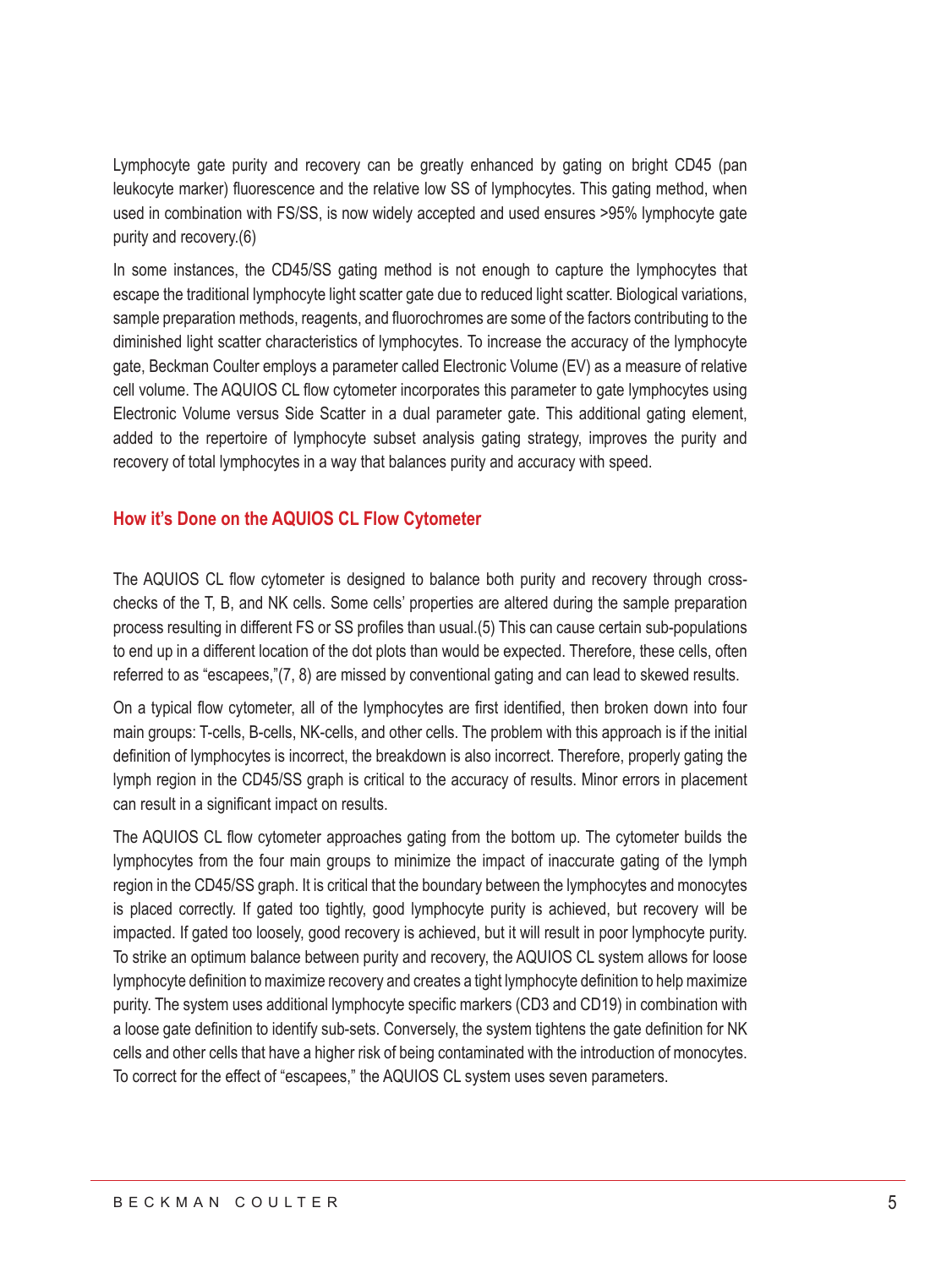In addition, the system uses dual discriminators: FS and CD45. It is only necessary to satisfy one of the two discriminators for cells to be counted in the analysis. This helps to exclude cells that are both non-fluorescent and too small.

#### **CAPTURE OF "ESCAPEES" AND THE NEW ELECTRONIC VOLUME PARAMETER**

Since biology is variable, the traditional FS/SS lymphocyte gate or even the CD45/SS parameter gate are not always sufficient to account for all the lymphocytes that are still present in the data set. These unaccounted for lymphocyte cells are called "escapees".

Escapees are lymphocyte cells with characteristics that can cause them to be missed by traditional lymphocyte gates. These unaccounted for "escapees" affect the accuracy and purity of the lymphocyte gate.(7, 8) The "escapee" phenomenon is caused by aggregates of human lymphocytes with activated platelets and monocytes. Bigger size and granularity of these aggregates result in an altered FS and SS value, which in turn leads the aggregates to be outside the conventional lymphocyte gate. Consequently the aggregates are miscounted, resulting in altered absolute counts.

Multiple factors contribute to aggregate formation. Some of the major factors include monoclonal antibody specificity and IgG subclass, fluorochrome type, monoclonal antibody conjugation, lysing agents, sample processing, and significant donor-to-donor variation. Many of these adverse factors can be mitigated or eliminated by the innovative technology features made available in the AQUIOS CL flow cytometer. These innovative features include preformatted AQUIOS Tetra monoclonal antibody reagents, highly automated sample processing directly from the blood collection tubes without manual sample preparation variation, and the addition of the electronic volume (EV) parameter. EV is unaffected by the cell granularity and so gives an accurate measure of cell volume.(5)

The Electronic Volume measurements are based on the Coulter Principle.(9) The electronic volume (EV) detector measures the cell volume by measuring the electrical impedance of the cell. It works by passing the cell through a flow cell that has two electrodes in a conductive sheath fluid. The impedance of the fluid is defined and as the cell is drawn into the flow cell channel, the volume of the cell displaces an equivalent amount of electrolyte solution. This changes the impedance between the electrodes. This "cell" pulse is a direct correlate of the cell volume. (5)

A gate set using the EV parameter and SS parameter is positioned to recover the lymphocytes that would otherwise be lost in the conventional FS/SS gate. Currently, EV is used for relative sizing in gating and is specific to the AQUIOS CL flow cytometer and not available on any other commercially available clinical flow cytometer.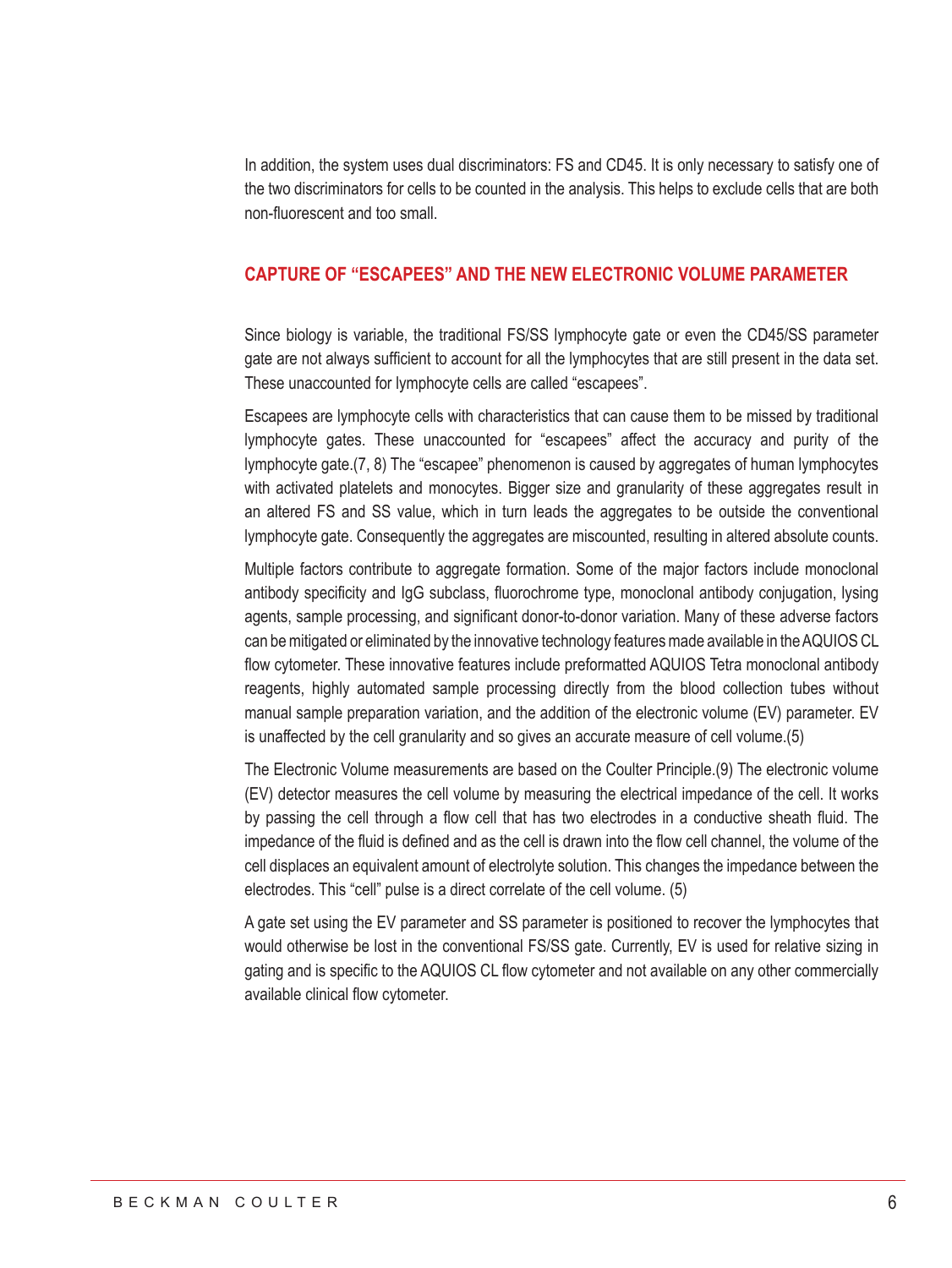## **BALANCED AND AUTOMATED**

The intelligent gating algorithm of the AQUIOS CL system software produces high quality data, which takes into account specificity, purity, and recovery of the lymphocytes in a balanced way. This unique ability of the software system to know where to look for cells of interest keeps the need for manual gate adjustments to a minimum. Operators with reviewer/editor rights and/or administrator rights can make adjustments if necessary. For detailed instructions on verifying gating accuracy, see Analytic Reliability Checks in Chapter 5 of the AQUIOS Tetra System Guide.

## **THE ROLE OF AUTOMATION AND REVIEWER/ADJUSTER**

The AQUIOS CL flow cytometer enables the operator to run samples quickly and simply. However, behind the simple workflow of the AQUIOS CL system runs an advanced algorithm to repeatedly trace and gate the cell subsets of interest. Results are automatically generated for specific tests based on gated regions. If the AQUIOS CL software detects anything unusual, it automatically generates system and application-specific flags or notifications. Several features make such automation possible:

**SEPARATION QUOTIENT (SQ)**: A novel, calculated index called Separation Quotient (SQ) plays a major role in the generation of the flags and notifications associated with test results. SQ is a relative measure of sensitivity and specificity and is used as an index that indicates separation of two different populations; such as positive versus negative cell populations in fluorescence parameters, sample versus debris, or lymphocytes versus monocytes. As the AQUIOS CL flow cytometer runs the sample, it measures the SQ in real time, since SQ is used as a quick method of estimating separation and is parameter specific. SQ for a specific parameter such as SS is predefined and can thus enable real time checks and balances.

In case of a problem with a Control run, a flag or notification is generated when the SQ is computed to be outside the standard set range. Refer to the AQUIOS IMMUNO-TROL and AQUIOS IMMUNO-TROL Low assay sheets for specific ranges for Controls. For sample runs, a flag/notification is generated if there is an anomaly that has the potential to affect results. This enables the operator to take corrective action quickly. In addition, out of range SQ will result in cell populations falling outside of the pre-set regions in dot plots and histograms in the review screen.

**LABORATORY INFORMATION SYSTEM (LIS)**: LIS have become a major component of many clinical laboratories. Beckman Coulter recognizes the need and has designed the AQUIOS CL flow cytometer to be automation-friendly. The AQUIOS CL system offers the ability to automatically transmit results to the LIS. The AQUIOS CL system can be set up to either auto transmit all results with no flags and no notifications, or hold all results.

*Note: QC runs are not exported to the LIS.*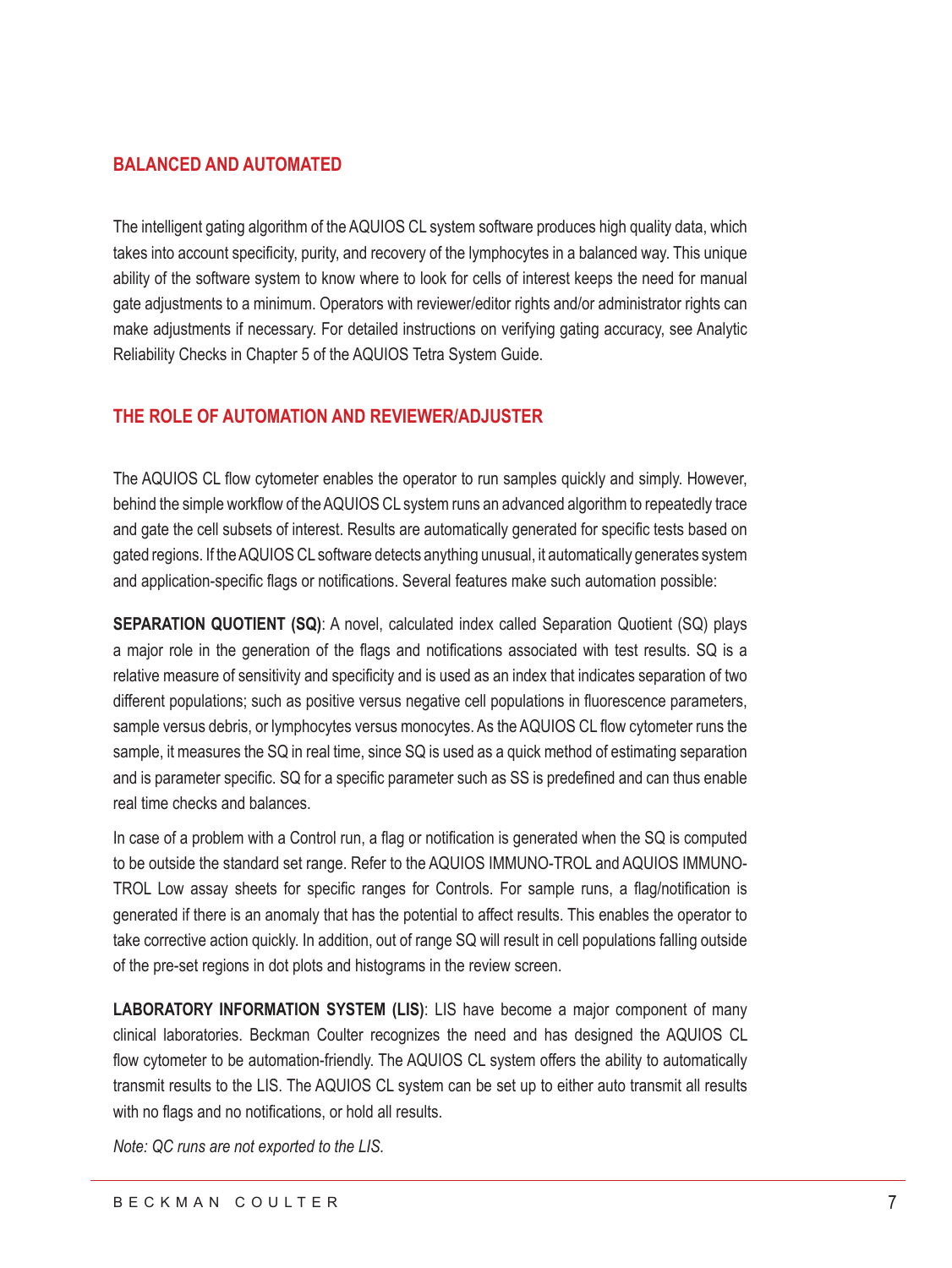While the operator is able to auto transmit test results to the LIS, operators/administrators are still expected to review all samples prior to release of results. This is a critical review role of the operator to ensure that important clinical analysis is performed correctly.

**LOAD & GO SYSTEM**: The system applies algorithms to check for inconsistencies, and, if one is identified, the system either flags or notifies the operator. Since the AQUIOS CL flow cytometer is a Load & Go system, the operator may elect to receive a text message or an email from the system if a sample is flagged. Only operators with reviewer/editor, or administrator rights can edit these algorithm-defined regions. These warning flags and notifications play an important part in making the AQUIOS CL flow cytometer a true walk-away, and reliable analysis instrument in a clinical laboratory setting.

#### **ABILITY TO ADJUST GATING**

The AQUIOS CL flow cytometer automatically gates each sample using a proprietary algorithm that helps to minimize the need to manually adjust gates. The data of a sample that is flagged can be reviewed on the review screen. However, it is possible that operators with reviewer/editor and/or administrator rights may require the ability to minimally adjust gating according to their needs. If the changes are saved to the file, the system will tag these changes with the User Modified notification.

Refer to the AQUIOS Tetra System Guide for a detailed outline of these steps. An example of unacceptable gates and regions is shown in Table 1 and Table 2.

#### *Table 1 – Editing Regions on Detail Plots for AQUIOS Tetra-1 and AQUIOS Tetra-2+*

- Lymph gate is defined from the following two plots: SS Lin versus CD45 and SS Lin versus EV.
- Drag or reshape the region using the mouse to edit gate Lymphs (45) to include the lymphocytes which have bright CD45+FITC fluorescence and low SS (see Acceptable example).

In this analysis, Lymphocytes are included while monocytes (lower CD45 expression and intermediate SS) and basophils (lower CD45 and low SS) are excluded as much as possible.

• Drag the pointer using the mouse to edit Lymphs (EV) gate to include the lymphocytes that have low and medium SS (see Acceptable examples).

In this analysis, Lymphocytes are included while monos and basos are excluded as much as possible.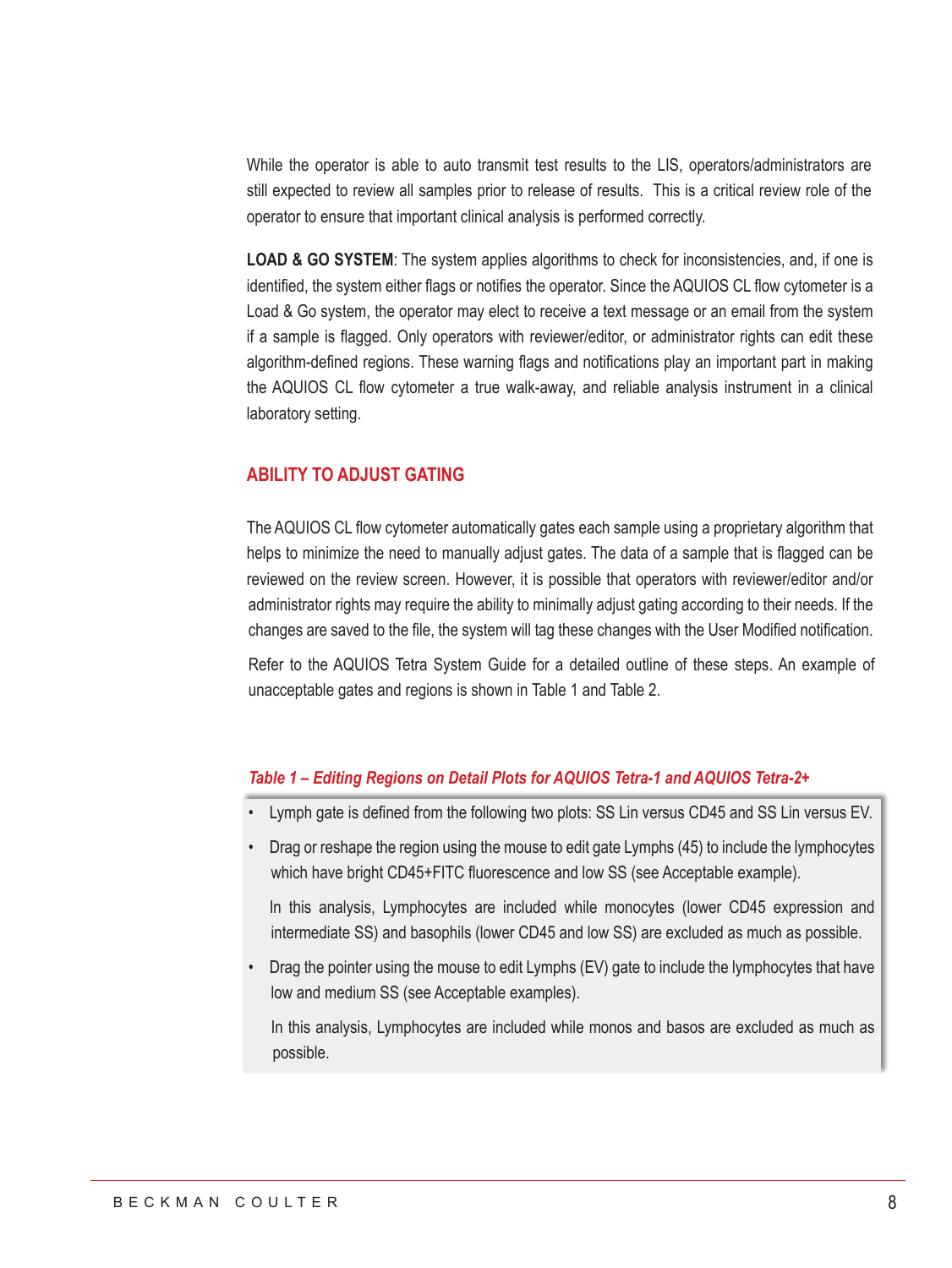

*region is drawn correctly.*

## *Table 2 - Lymphs All CD3 Histogram*

• Set a region boundary on the Total CD3+ histogram to encompass the CD3+ population as illustrated in the Acceptable example.

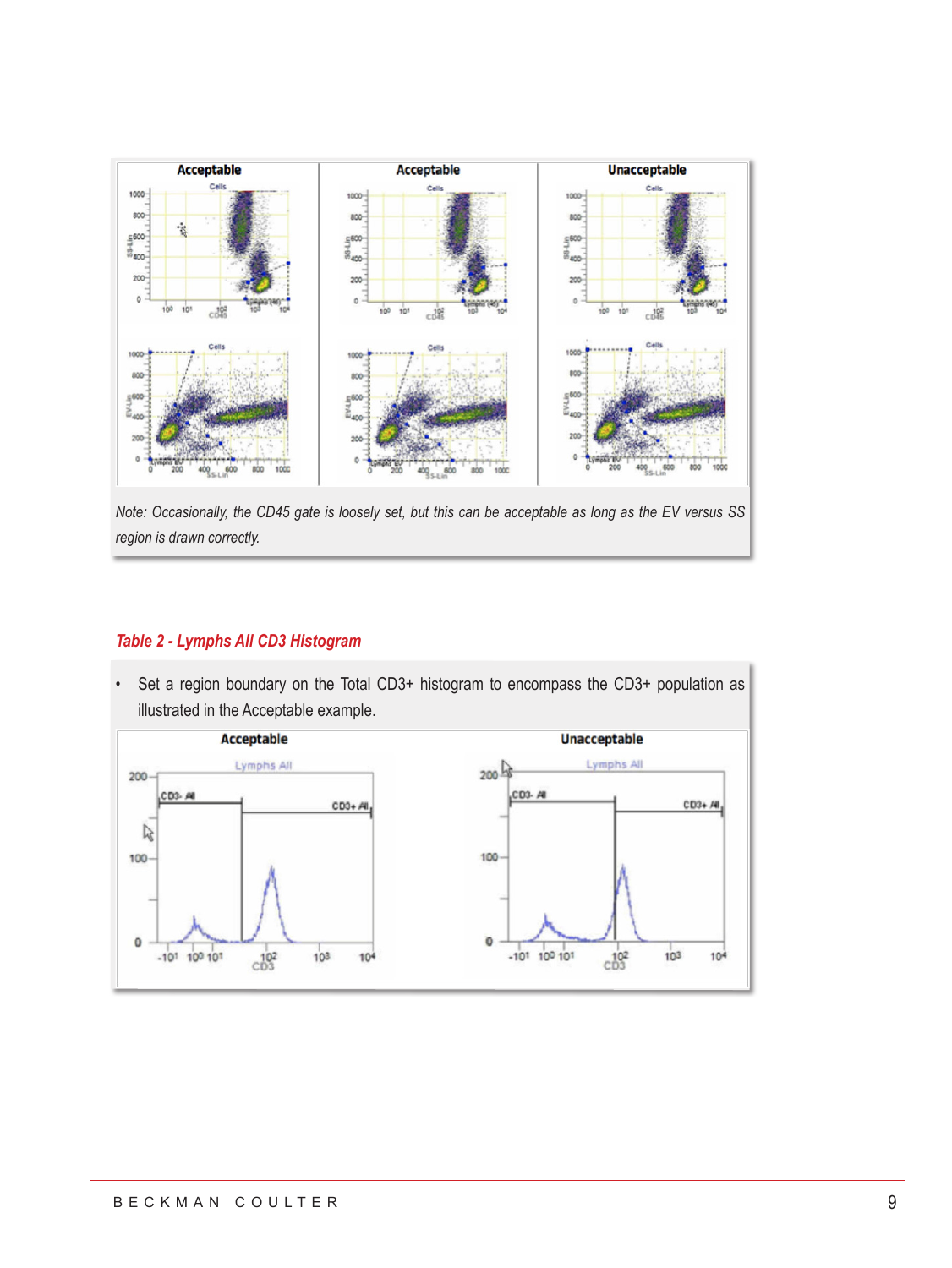## **ANALYSIS ALGORITHM OVERVIEW**

For more on this, refer to the Analysis Algorithm Overview section in Chapter 2 of the AQUIOS Tetra System Guide.

## **OVERVIEW OF AQUIOS TETRA GATING STRATEGY**

Monocytes and granulocytes in a sample can be excluded by proper gating of lymphocytes on the flow cytometer.(11) Several methods are used in the AQUIOS CL system to ensure specificity and accuracy:

- 1. The AQUIOS Tetra System software is designed to automatically identify and optimize the lymphocyte gate based on CD45+, EV, light scatter characteristics, and fluorescence parameters (FL1 FL4).
- 2. The use of EV as an additional differentiating parameter aids in the separation of lymphocytes from other leukocytes and/or debris/noise.
- 3. The AQUIOS Tetra software monitors nonspecific antibody binding to lymphocytes by automatically placing cursors based on the separation of positive and negative peaks and measuring this difference. This process eliminates the need for an isotypic control.

The AQUIOS gating strategy captures lymphocyte populations and enumerates lymphocyte subsets. The AQUIOS system uses FS (relative size), SS (granularity), and fluorescence parameters (FL1 FL4), as well as the EV parameter (relative cell volume) to separate populations.

For more on gating, refer to Chapter 6 of the AQUIOS CL Flow Cytometer Instructions for Use manual.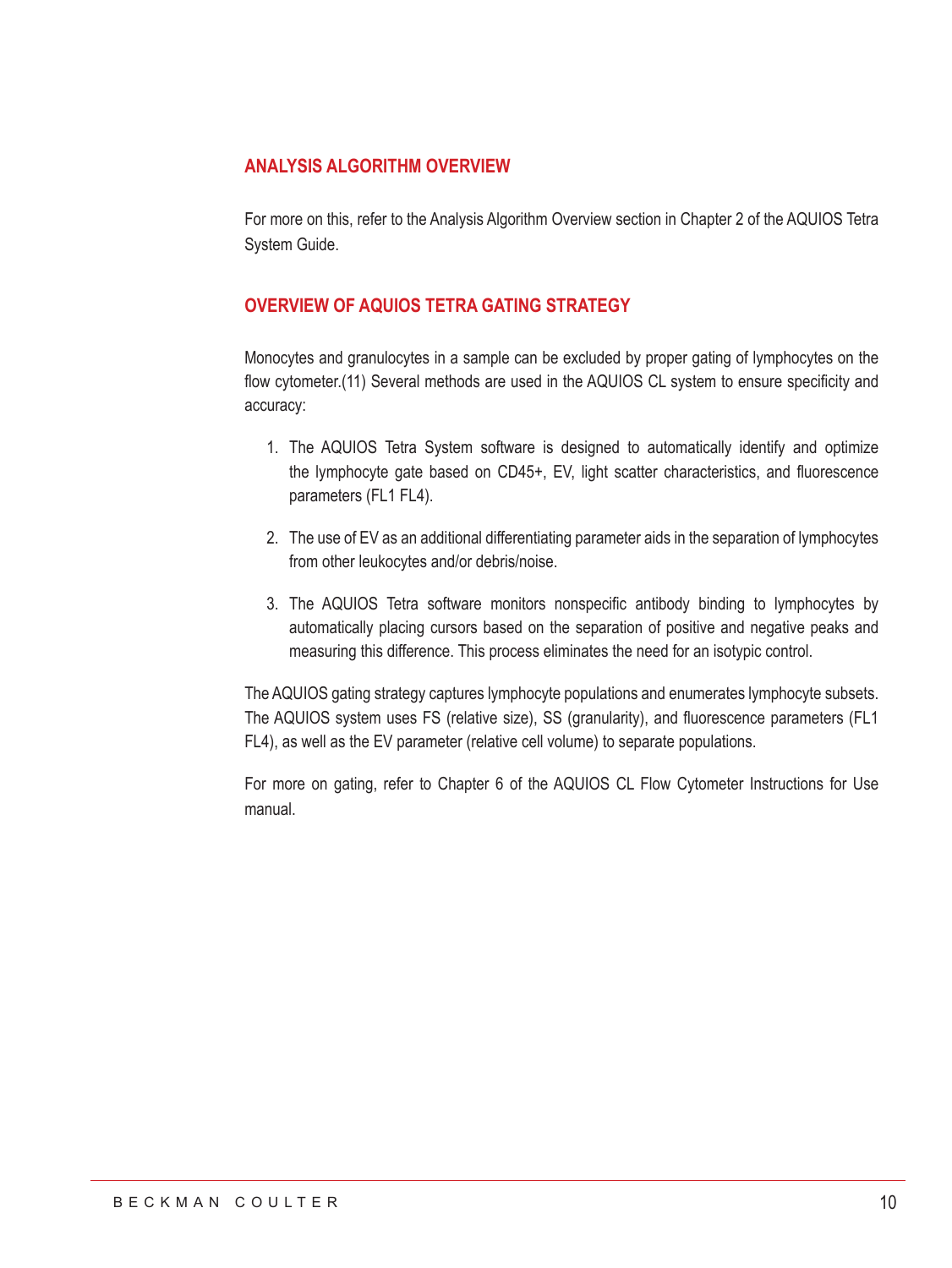## **CONCLUSIONS**

The AQUIOS CL flow cytometer, with its integration of automatic sample preparation, automatic QC, and patient sample analysis offers a significant improvement over conventional flow cytometers and a great tool to meet the challenges of sample preparation, analysis, and gating.

The AQUIOS CL system is a system that uses intelligent software that simplifies gating and data analysis.

The AQUIOS CL system's innovative gating strategy:

- Results in correct lymphocyte subset enumerations providing reproducible results.
- Incorporates the EV parameter and accounts for the various lymphocyte populations in a specimen.
- Offers a balanced approach to purity and recovery of lymphocytes.
- Helps standardize clinical immunophenotyping.
- Presents all around gating solutions at every step of the immunophenotype testing process.

The number of manual and repetitive tasks required in traditional flow cytometry is minimized with the AQUIOS CL flow cytometer and the AQUIOS operator can learn the system quickly, use it efficiently, and produce accurate results consistently with minimal experience required.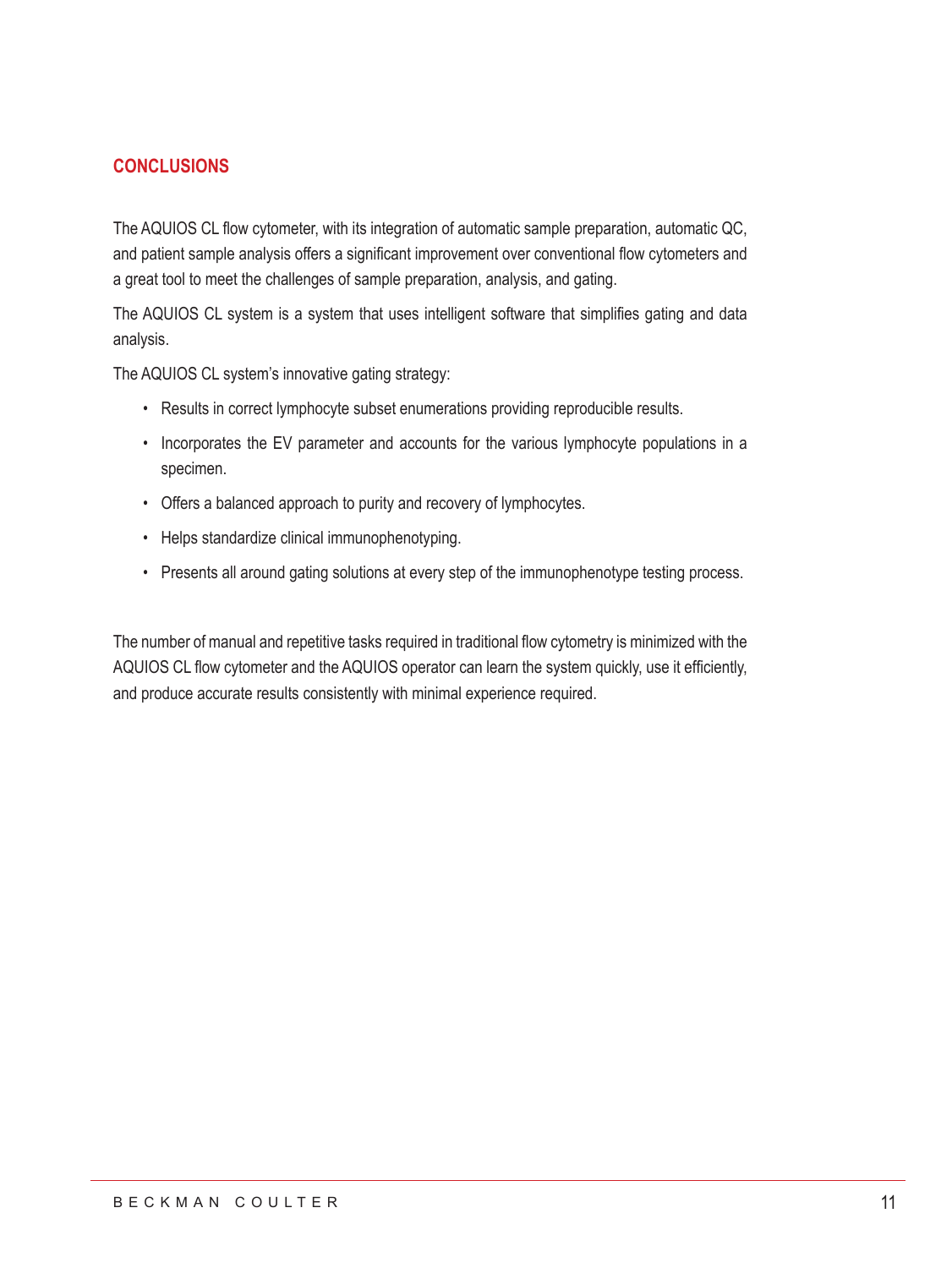#### **REFERENCES**

- 1. Centers for Disease Control and Prevention. Guidelines for performing single platform absolute CD4+ T cell determinations with CD45 gating for persons infected with human immunodeficiency virus. MMWR, 2003:52 (No. RR 2):1 13.
- 2. CDC: 1997 Revised Guidelines for Performing CD4+ T Cell Determinations in Persons Infected with Human Immunodeficiency Virus (HIV). MMWR 1997; 46 (RR 2); 1 29.
- 3. Standardizing immunophenotyping for the Human Immunology Project. Maecker HT, McCoy JP, Nussenblatt R. Nat Rev Immunol. 2012 Feb 17;12(3):191 200. doi: 10.1038/nri3158.
- 4. Koepke JA and Landay AL. Precision and accuracy of absolute lymphocyte counts. Clin Immunol Immunopathol, 1989; 52:19 27.
- 5. Givan A.L. Flow Cytometry First Principles. 2nd ed. Wiley-Liss, Inc. New York, NY. 2001.
- 6. Nicholson JKA, Hubbard M and Jones BM. Use of CD45 fluorescence and side scatter characteristics for gating lymphocytes when using the whole blood lysis procedure and flow cytometry. Cytometry (Communications in Clinical Cytometry), 1996; 26: 16 21
- 7. Reduction of escapee formation in flow cytometric analysis of lymphocyte subsets. Prince HE, York J, Kuttner DK. J Immunol Methods. 1994 Dec 28;177(1 2):165 73.
- 8. Analysis of factors contributing to the formation of mononuclear cell aggregates («escapees») in flow cytometric immunophenotyping. Gratama JW, van der Linden R, van der Holt B, Bolhuis RL, van de Winkel JG. Cytometry. 1997 Nov 1;29(3):250 60
- 9. Coulter, Wallace H., (1953). Means for counting particles suspended in a fluid, Patent number: 2656508
- 10. H42 A2 CLSI: Enumeration of Immunologically Defined Cell Populations by Flow Cytometry: Approved Guideline 2nd Edition 2007.
- 11. Nicholson JKA, Hubbard M Jones BM. Use of CD45 fluorescence and side scatter characteristics for gating lymphocytes when using the whole blood lysis procedure and flow cytometry. Cytometry (Communications in Clinical Cytometry), 1996; 26: 16 21.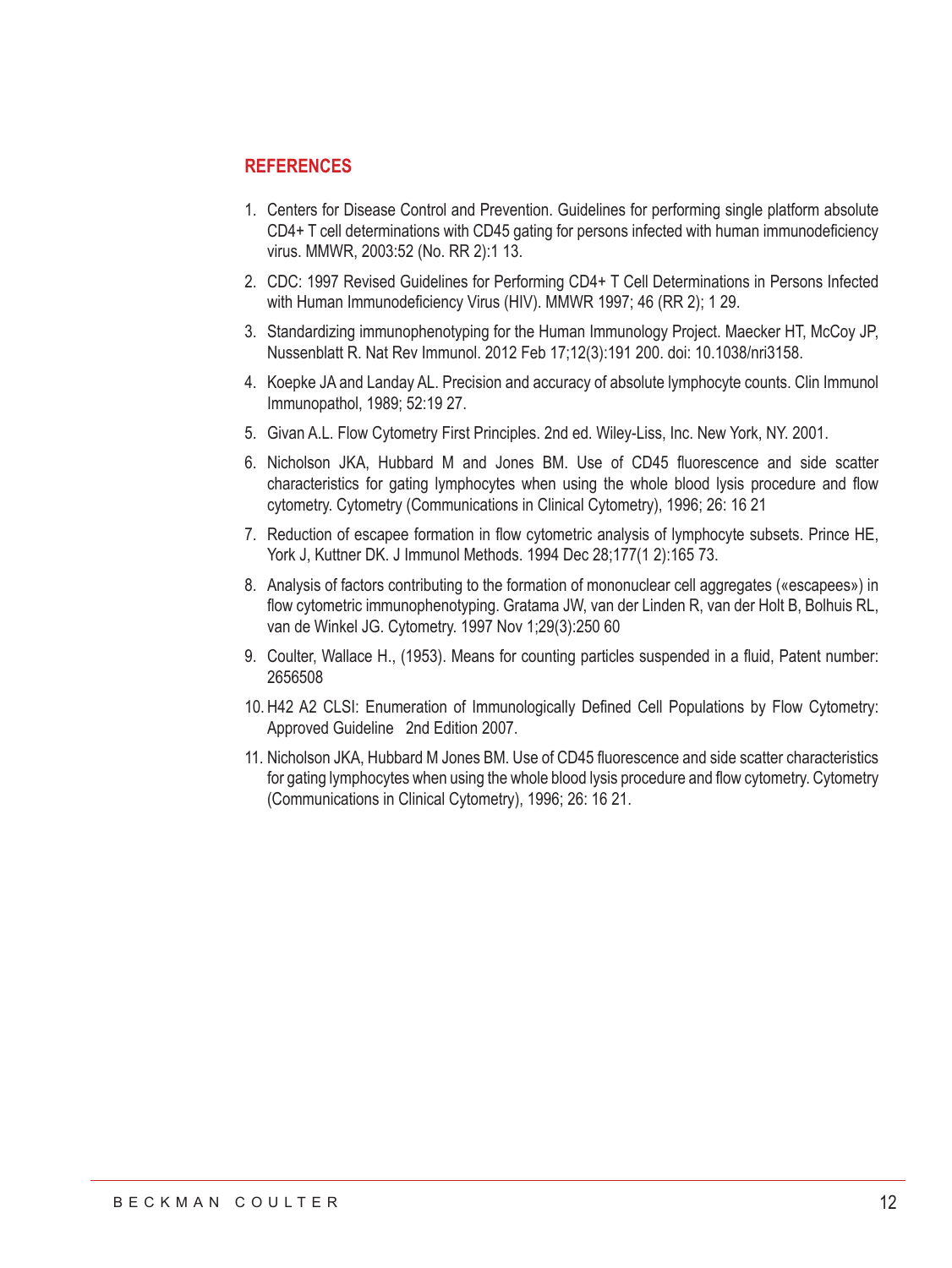## **ACRONYMS**

- SPT: single platform technology
- FS: forward scatter
- SS: side scatter
- EV: electronic volume
- SQ: separation quotient
- LIS: laboratory information system
- QC: quality control

## **TRADEMARKS**

Beckman Coulter, the stylized logo, and Load & Go are trademarks of Beckman Coulter, Inc. and are registered with the USPTO. AQUIOS is a trademark of Beckman Coulter, Inc.

Class I Laser product